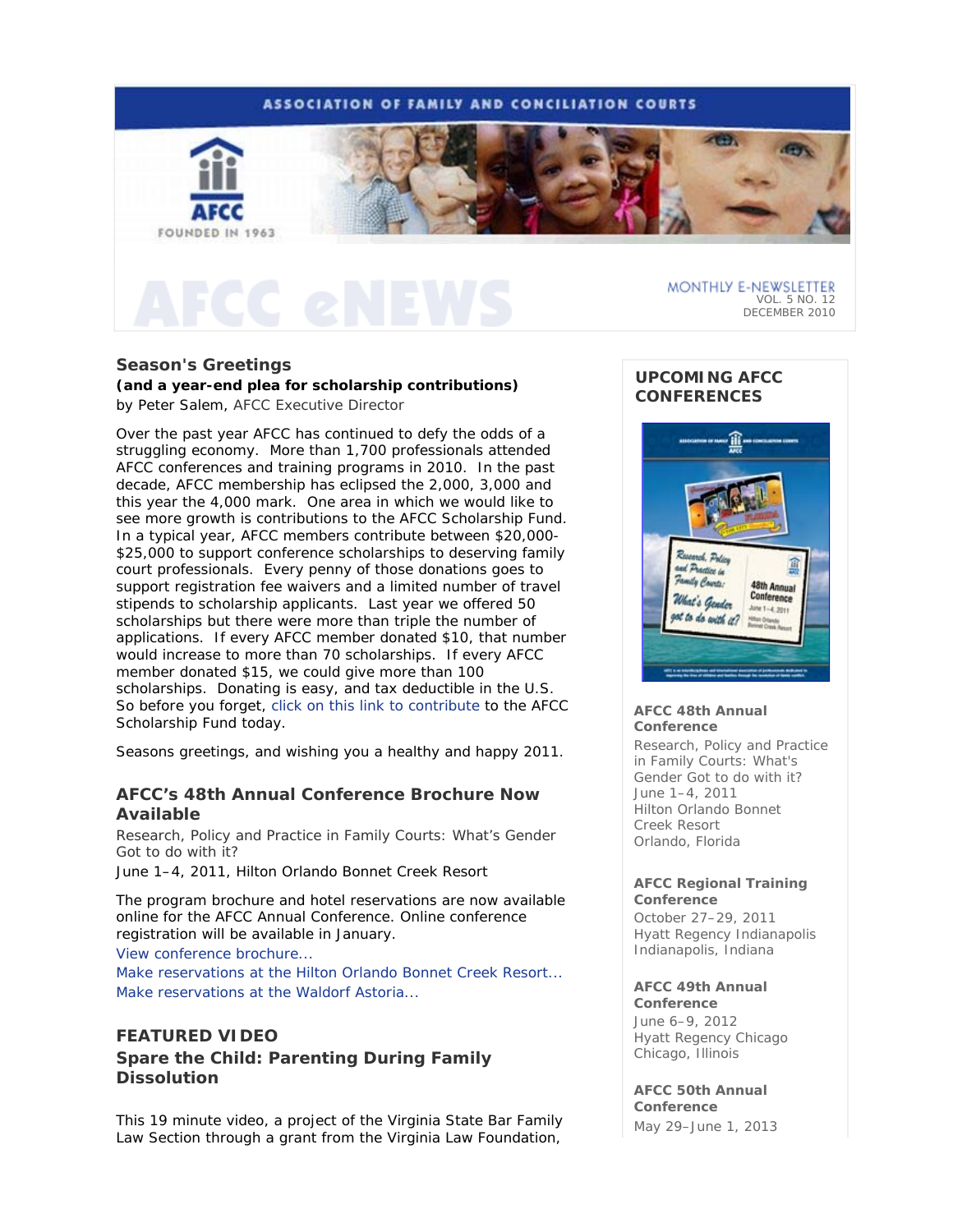helps parents navigate through family dissolution with judges, lawyers, *guardians ad litem*, counselors, teachers and adult children of divorce relating their experiences. It features AFCC member Dr. Arnold Stolberg from Richmond, Virginia. Watch video...

# **ASK THE EXPERTS**

**Top Ten Ways to Reach Out to the Self-Represented**  *By Pamela Cardullo Ortiz, Annapolis, Maryland*

Pamela Cardullo Ortiz is the Executive Director of the Maryland Access to Justice Commission in Annapolis, Maryland. She is coediting, with Bonnie Hough, a new book in the AFCC *Innovations* series on *Pro* Se issues, due out in the summer of 2011. She has written ten suggestions for how to reach out to the selfrepresented that are brilliant in their simplicity and ease of implementation.

Read more...

## **AFCC Chapter News**

The Ontario Chapter of AFCC is one of the newest and fastest growing chapters. It became a provisional chapter in 2008 with 152 members, received its chartered status in May, 2010 and now has almost 300 members! Read more...

# **FEATURED ARTICLE**

### **Divided Lives**

*By Christine Jackman, courtesy of The Weekend Australian Magazine* 

This article examines the controversies in Australia's Family Courts regarding shared parenting research and statutes. AFCC members Chief Justice Diana Bryant, Jennifer McIntosh, Bruce Smyth, and Robert Emery are featured in this interesting article about family law issues down under. Read more...

## **Family Law Writing Competition Sponsored by Hofstra Law School and AFCC**

Hofstra Law School and the Association of Family and Conciliation Courts are sponsoring the annual Family Law Writing Competition to celebrate the establishment of Hofstra's LL.M. program in Family Law. The competition is run in cooperation with the editorial staff of *Family Court Review*, which is the academic and research journal of AFCC. *Family Court Review* is an interdisciplinary and international journal published quarterly by Wiley-Blackwell Publishing and in cooperation with The Center for Children, Families and the Law at Hofstra Law School. *Family Court Review* contributes to and facilitates discourse among the judicial, legal, mediation, mental health and social services communities. Submissions must be received by March 15, 2011. More information...

## **AFCC Member News**

J.W. Marriott Los Angeles at L.A. Live Los Angeles, California

## **UPCOMING AFCC CHAPTER CONFERENCES**

### **Louisiana Chapter Annual Conference**

January 14, 2011 *Skills Training in Family Mediation*  LSU Family Mediation Clinic Baton Rouge, Louisiana *Limited to 75 Attendees* More information...

### **Arizona Chapter Annual Conference**

January 28–30, 2011 *Parenting Harmony: Creating a Symphony of Resources*  Hilton Sedona Resort and Spa

Sedona, Arizona More information...

### **California Chapter Annual Conference**

February 11–13, 2011 *Times They are a-Changing*  The Mark Hopkins Hotel on Nob Hill San Francisco, California More information...

## **UPCOMING AFCC TRAININGS**

**Advanced Parenting Coordination Practice: Working with Parents and Children**  *Joan B. Kelly, Ph.D.*

February 1–2, 2011 Tampa, Florida

**Intractable Issues in Child Custody Disputes** *Mindy F. Mitnick, Ed.M., M.A* February 3–4, 2011

Tampa, Florida **Keeping Parenting** 

**Coordinating Cases on Track: Advanced Concepts and Case Management Strategies**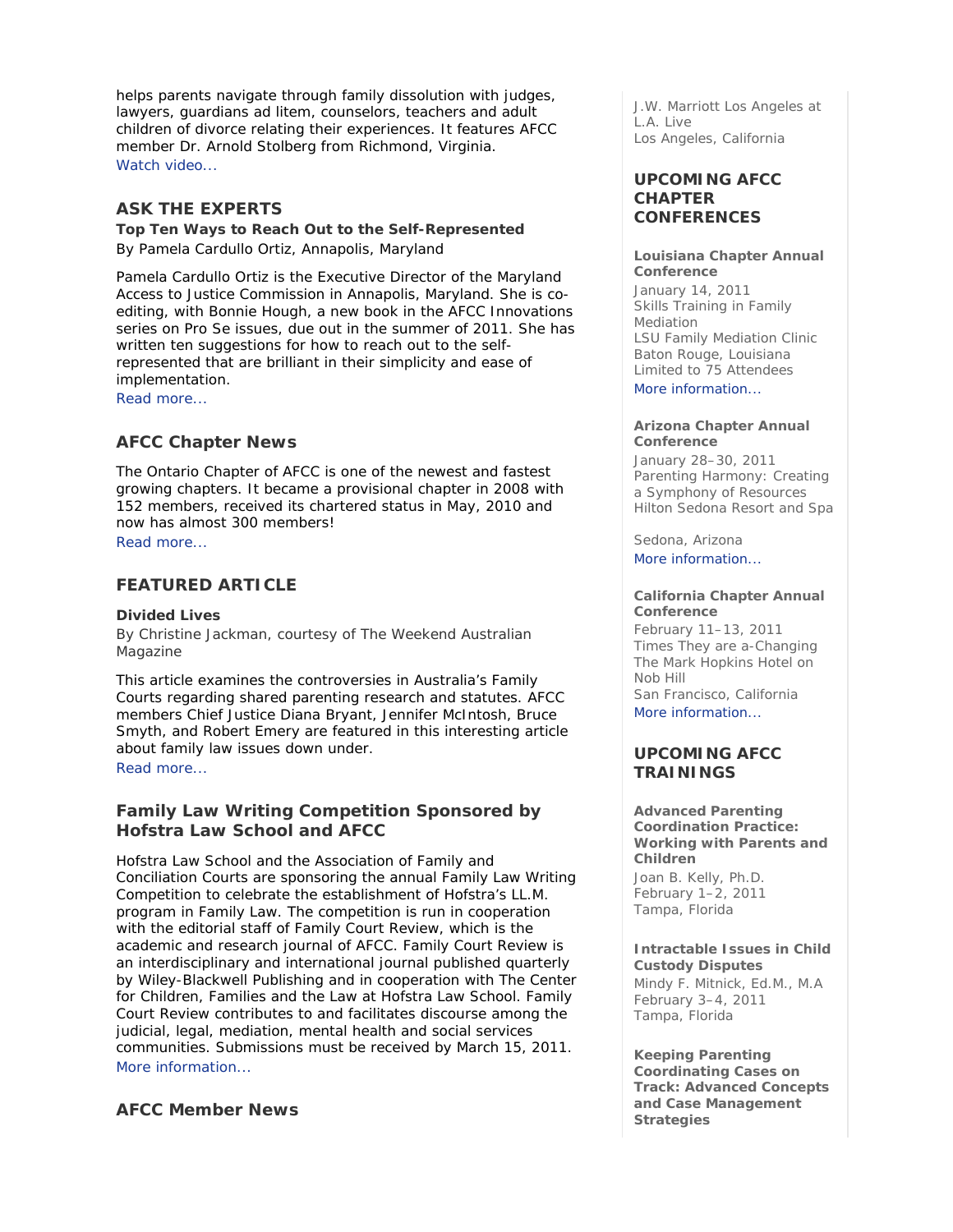written a chapter titled "The Defining Ingredient: Transformative Ideology in Parenting Coordination," in a new book, *Transformative Mediation: A Sourcebook*, published by Association for Conflict Resolution and Institute for the Study of Conflict Transformation, Inc. For more information visit www.acrnet.org.

**Justice Harvey Brownstone**, AFCC member from Toronto, Ontario, Canada has an online TV talk show about family law issues, *Family Matters*, that can be seen at www.familymatterstv.com. This is the first and only talk show ever hosted by a sitting judge, and the website has "gone viral" with more than 50,000 views per day.

**What are you doing?** AFCC members, if you have written a book, received an award, spearheaded a new project or if you have interesting news about other AFCC members that you would like to share, please send it to Leslye Hunter, editor, at lhunter@afccnet.org.

# **FEATURED GUIDE**  *Court ADR Across the US*

Resolution Systems Institute (RSI) has launched *Court ADR Across the US*, a comprehensive national guide to court alternative dispute resolution, on CourtADR.org, its Court ADR Resource Center. The searchable guide features court rules, statutes, reports, studies and other resources on court ADR from all 50 states and the District of Columbia, providing a state-bystate view of state and federal court ADR. Access the guide...

# **AFCC Trainings**

**In collaboration with University of South Florida Conflict Resolution Collaborative, Tampa, Florida, AFCC presents:** 

*Advanced Parenting Coordination Practice: Working with Parents and Children,* **presented by Joan B. Kelly, Ph.D., February 1–2, 2011,** will focus on understanding and dealing with high conflict parents and how to use relevant social science research to reduce parent conflict, as well as bringing the voice of the child into the PC process. Participants will have opportunities to shape appropriate recommendations and decisions, and understand the principles of drafting decisions.

*Intractable Issues in Child Custody Disputes,* **presented by Mindy Mitnick, Ed.M., M.A., February 3–4, 2011,** will focus on a number of issues by applying current research and assessment models to the following: relocation, assessing allegations of child abuse, assessing allegations of domestic violence and the appropriate roles of professionals in contested cases.

View the training brochure online to find out more, including presenter bios, daily agendas and information on continuing education: click here.

Register online, call the AFCC office directly, or fill out the registration form included in the brochure and mail or fax it to AFCC.

*Matthew J. Sullivan, Ph.D.* June 20–21, 2011 Chicago, Illinois

**Children and Divorce: The Voice of the Child and Interventions When Children Resist Parental Contact**  *Barbara Jo Fidler, Ph.D., AccFM.* June 22–23, 2011

Chicago, Illinois



Follow AFCC on Facebook! Click here...

Are you a member?

Join or Renew...

AFCC offers member benefits that promote excellence in practice.

View member benefits...

# **ABOUT AFCC eNEWS**

*AFCC eNEWS* is a monthly e-newsletter published by the Association of Family and Conciliation Courts (AFCC). *AFCC eNEWS* provides professionals with time sensitive and up-to-date topics including practice tips, research innovations and international news. Readers are welcome to forward this e-newsletter to interested colleagues.

AFCC eNEWS archive...

### **Website Version:**

If you are having trouble viewing this email correctly, please view the website version by clicking here.

**Editor:**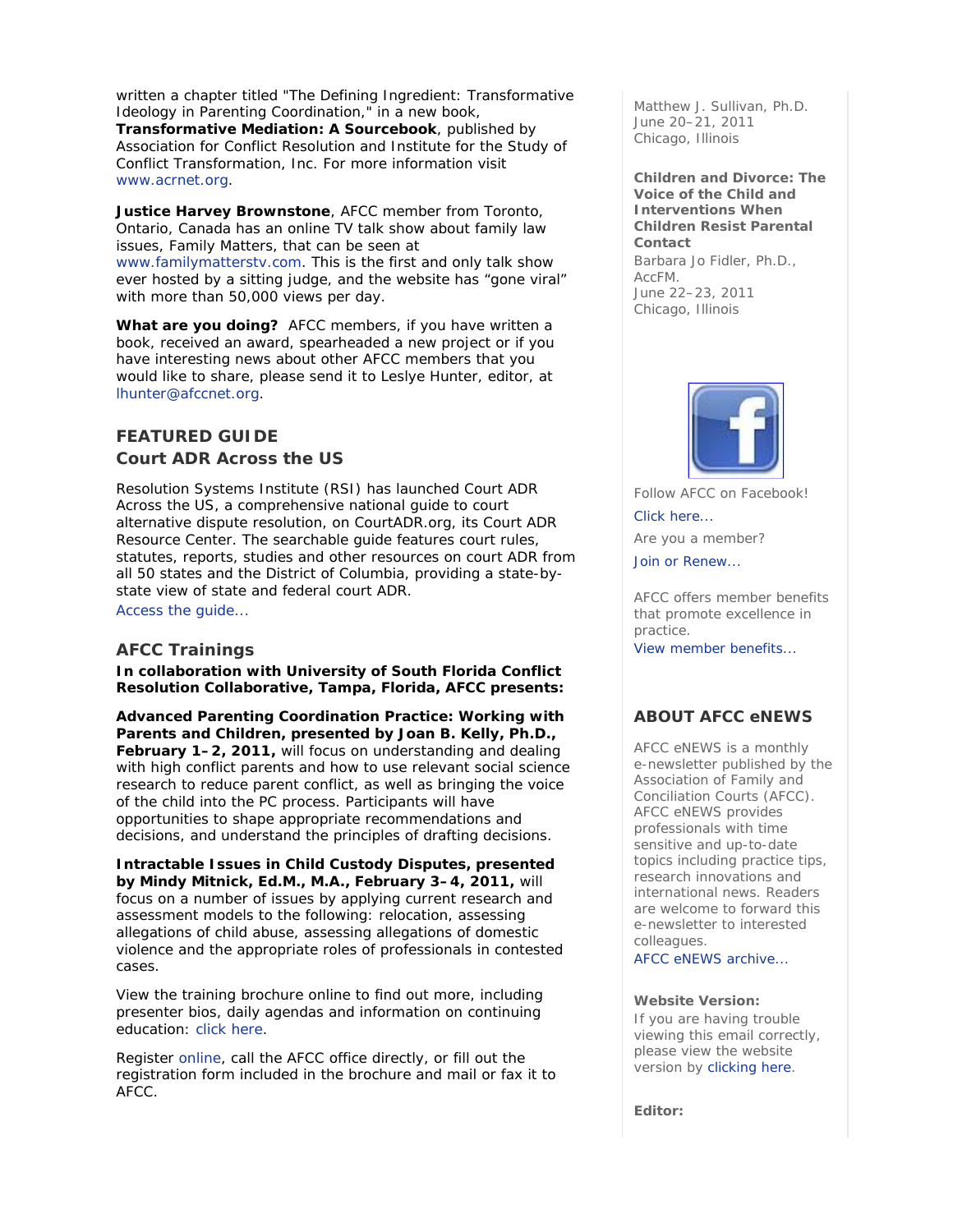## **FAMILY LAW IN THE NEWS**

**The State of our Unions: Is Divorce Bad for the Economy?**  *By Amy Lee, courtesy of Huffington Post* 

Is divorce hurting the economy? According to "The State of Our Unions," a recent study released by the National Marriage Project assessing the health of marriage in the country, the loss of stable, successful marriages undermines the financial health of the nation.

Read more...

## **Children of Divorce Face Twice the Risk of Stroke as Adults**

*By Alan Mozes, HealthDay Reporter, courtesy of US News and World Report* 

Children of divorce appear to have more than double the lifetime risk for experiencing a stroke compared with those whose parents' marriage stays intact during their childhood, new research suggests.

Read more...

## Leslye Hunter editor@afccnet.org

AFCC welcomes your comments, questions or feedback. Please email the editor by clicking here.

# **EMAIL UPDATE**

Subscribe, Unsubscribe or Update Your Email Address AFCC will never share, distribute or publicize your email address.



6525 Grand Teton Plaza Madison, WI 53719 Phone: (608) 664-3750 Fax: (608) 664-3751 www.afccnet.org

Professionals dedicated to improving the lives of children and families through the resolution of family conflict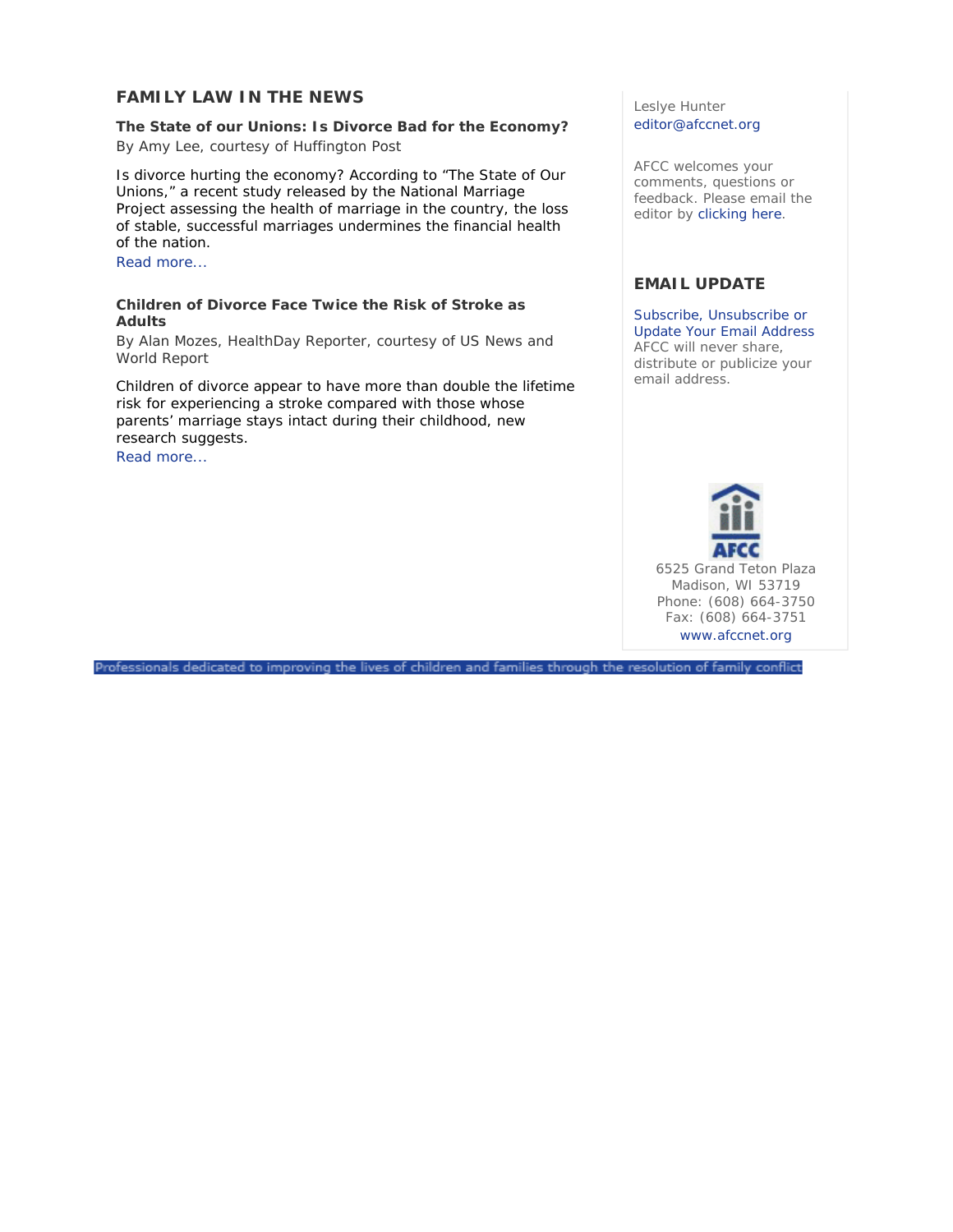



## **MEMBER CENTER**

**AFCC Chapter News** 

- **Family Court Review**
- **AFCC Conference Audio**
- **AFCC News**
- **Member Directory**
- **Member Resources**
- **Chapter Resources**

### **AFCC HOME**



**The Ontario Chapter of AFCC** is one of the newest and fastest growing chapters. It became a provisional chapter in 2008 with 152 members, received its chartered status in May, 2010 and now has almost 300 members!

AFCC Ontario has held well-attended conferences and trainings since its inception, including annual conferences titled, *Improving the Lives of Children and Families in Conflict,* and *The Future of Family Law,* a four-day training for lawyers who represent children in child protection cases, and various regional trainings across the province to bring family law education to those who cannot make it to one of the other events. Many of these events have sold out. The chapter has also initiated a parenting capacity assessment group, an Ideal Family Court working group, a mentoring program for new child protection lawyers, the Nicholas Bala Award for Excellence in Children and Family Law—a scholarship for students studying law and another discipline, and many more projects. A website and newsletter keep individuals in the family law system informed and educated.

The enthusiasm and energy that exists in the Ontario Chapter (led by its first President patti cross and its current President Justice Craig Perkins) is evidenced not only by its enormous productivity and growth, but by the level of participation of many of its members in the AFCC parent organization and its activities. Several of AFCC's past presidents, Justice Emile Kruzick and Justice George Czutrin; several of AFCC's current board members, Wendy Bryans and Justice John Harper; and frequent contributors to *Family Court Review,* including guest editors Barbara Jo Fidler and Nicholas Bala; hail from Ontario and are active chapter members.

Congratulations and best wishes on your continued success!

6525 Grand Teton Plaza, Madison, WI 53719 Phone 608.664.3750 Fax 608.664.3751 afcc@afccnet.org www.afccnet.org

Search - Site Map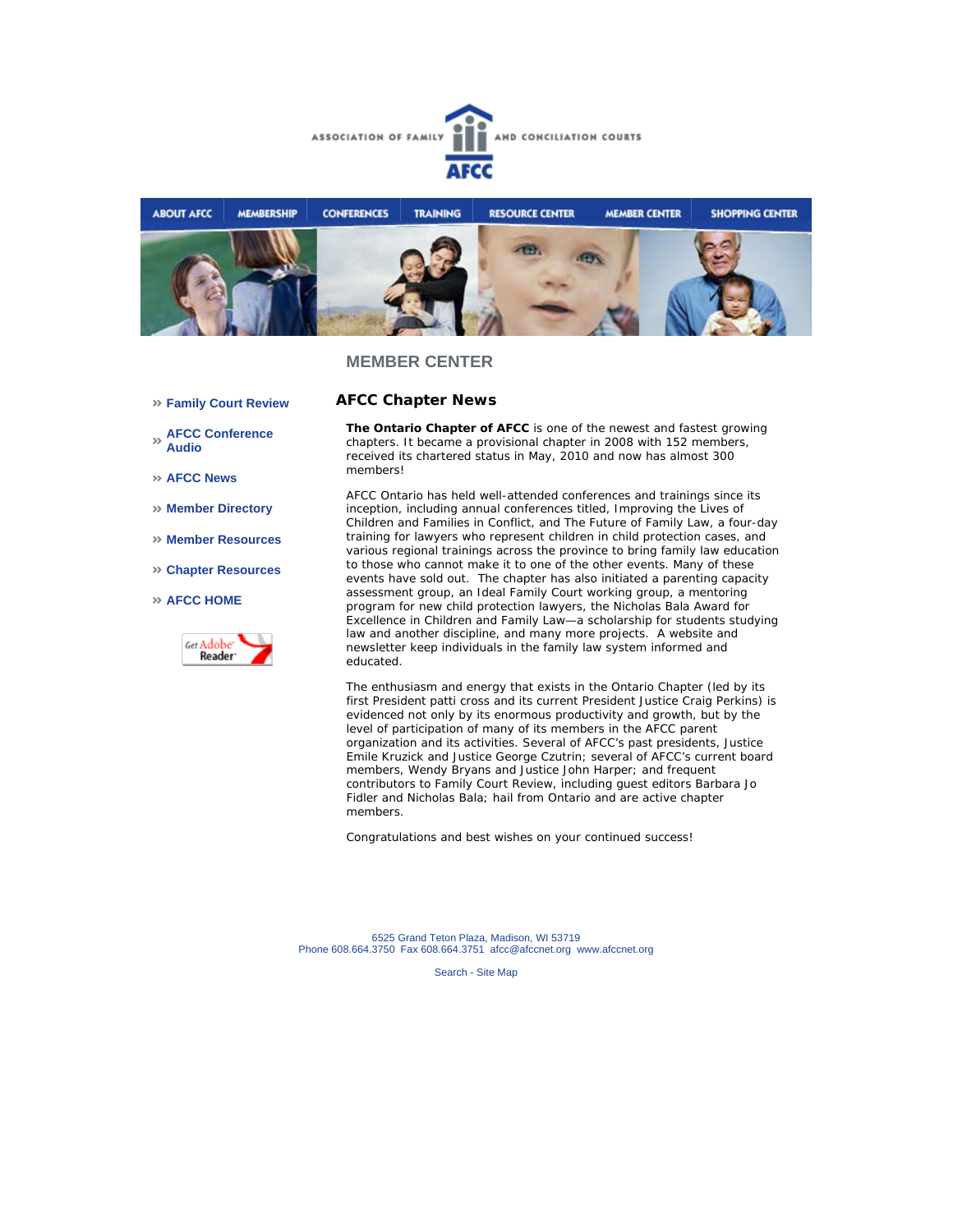



### **MEMBER CENTER**

## **ASK THE EXPERTS**

### **Top Ten Ways to Reach Out to the Self-Represented**

*Pamela Cardullo Ortiz, Executive Director, Maryland Access to Justice Commission* 

### **1. Use a variety of means and media**

The self-represented come from all walks of life, with a range of experiences. Whether you are a court, an attorney or a service provider, they will seek your assistance through a variety of media. Some are lowincome individuals with limited access to technology; others have the means and inclination to seek information over the web or via text. Provide information through a variety of delivery mechanisms to reach potential beneficiaries of all ages, education levels and income.

#### **2. Consider technology with which you may not be personally adept**

Ask an intern or a teenager at home what they do first when they have a problem. My children have learned everything on YouTube, from how to make paper machine guns to how to play the theme from *Benjamin Button* on the piano. My teenager uses Facebook to collaborate with friends on math homework. Many seek social networking groups before turning to the web. This year's teenager may be a respondent in a juvenile matter with appointed counsel, but 2 to 5 years from now may be an unrepresented parent in a custody or child support matter. Continually reinvest in emerging technologies for your court or court-related business to address the needs of ever-evolving court users.

#### **3. Provide a tool to aid users in identifying the forms they will need**

A list of forms by number or name, in legal terminology, is not enough to guide non-lawyers. Provide an interactive tool, or even a list of scenarios users can scroll through to identify which fits their situation, so they can identify the group of forms or written materials they need. Online survey tools, like SurveyMonkey.com, can be used to develop a simple decision tree to guide individuals looking for forms or other materials.

#### **4. Pay attention to the physical environment from the perspective of the uninitiated or those new to the culture or language**

When you walk in the door of many fast food restaurants, the floor plan physically channels you precisely where you need to go to order that burger. I visit a well-designed museum where everyone has an identical, comprehensive experience because you are physically required to follow a particular path as you go through the building. Most courts are a free-forall where bewildered individuals gaze about for room numbers and signage. Consider building a physical interface that guides visitors to key locations. Provide signage that is designed to guide users in plain English and in key languages.

#### **5. Ensure online resources are in a screen-readable format**

The blind use screen reading software to make full use of the Internet, a real world-expanding resource for the otherwise sensory impaired. Unfortunately, ordinary web-content, including PDFs, may not be readable by most screen reading software. Consult with organizations serving the blind to ensure your documents are screen readable. And don't forget to post descriptions of photos and scripts to accompany videos and audio material online to ensure they are accessible to all.

- **Family Court Review**
- **AFCC Conference Audio**
- **AFCC News**
- **Member Directory**
- **Member Resources**
- **Chapter Resources**

#### **AFCC HOME**